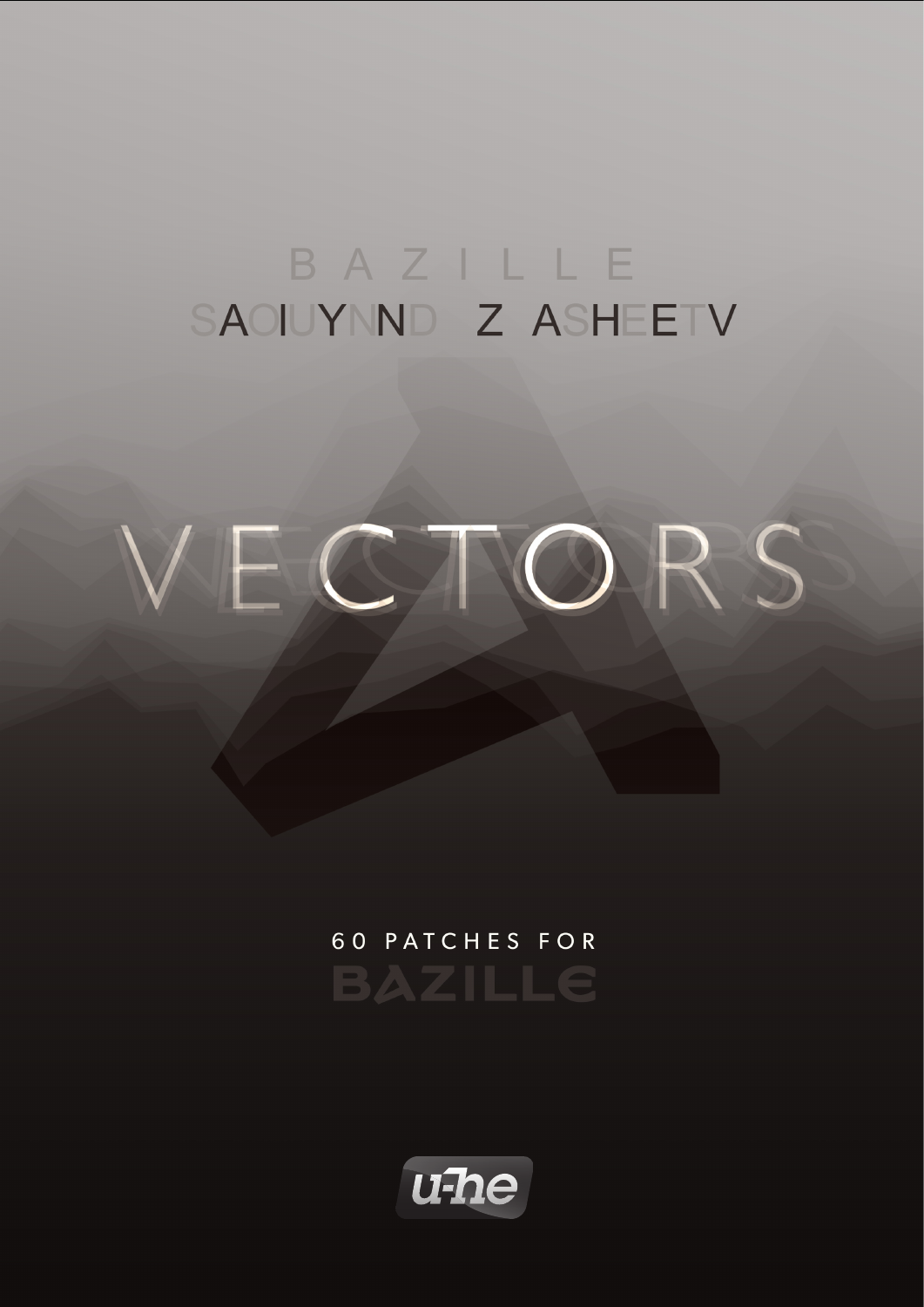### **Introduction**

Thank you for purchasing the Vectors soundset. We hope you will enjoy these sounds and put them to good use in your music.

### **Playing the Patches**

All Vectors patches include MIDI performance control via the modulation wheel, aftertouch, breath control, velocity or expression. Read the Patch Information panel for details about availability and usage of these controls for each preset. See the Bazille user guide for more information about the Patch Information panel.

## **About Aiyn Zahev**

My name is Sami Rabia, I'm a sound designer based in Maryland USA. I started programming synths around 2002. At first it was purely out of necessity, having only basic tools to work with I learned the value of getting the sound right at the source.

When I joined the KVR community I realized the skills I had developed could be useful to others. Besides the encouragement from members, I had a pressing need to upgrade my computer, u-he's Diva had just gone into beta, and it had completely revamped my interest in electronic music production.

In 2012 I formed *Aiyn Zahev Sounds*, hoping to raise enough funds for a more powerful PC, capable of running the new wave of CPU-intensive plugins. Although my intention was to serve dance music producers, as is obvious from any of my audio demos, the sound design I do spills over into a number of other styles and has enjoyed success with a wider audience than I originally expected.

With this bank I was able to step back a little and think about some new avenues. My EDM background certainly comes through here, it underpins everything I do, but I also had clear intent to cover new ground.

I drew inspiration from video games, TV & Movie scores and of course techno. I sincerely hope it becomes a useful tool in your productions.

**-** Sami